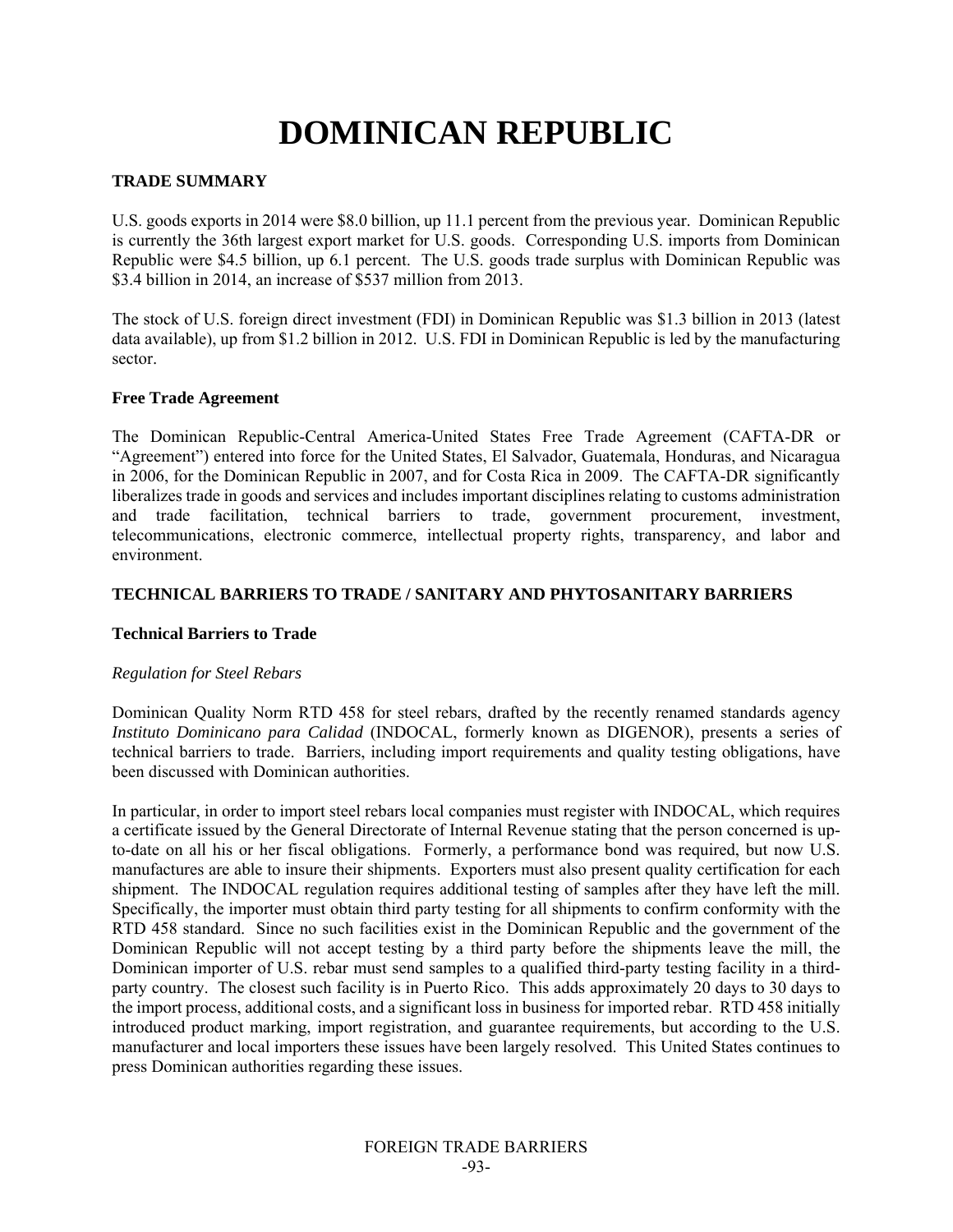## **IMPORT POLICIES**

#### **Tariffs**

As a member of the Central American Common Market, the Dominican Republic applies a harmonized external tariff on most items at a maximum of 15 percent with some exceptions.

However, under the CAFTA-DR, as of 2015, 100 percent of U.S. consumer and industrial goods enter the Dominican Republic duty free. Nearly all textile and apparel goods that meet the Agreement's rules of origin now enter the Dominican Republic duty free and quota free, creating economic opportunities for U.S. and regional fiber, yarn, fabric, and apparel manufacturing companies.

Also, under the CAFTA-DR, as of 2015, 83 percent of U.S. agricultural products qualify for duty-free treatment when exported to the Dominican Republic. The Dominican Republic will eliminate remaining tariffs on nearly all agricultural goods by 2020 (2025 for chicken leg quarters, 2028 for some dairy products and rice). Tariff-rate quotas (TRQs) permit duty-free access for specified quantities of 47 different agricultural products, including ice cream, selected cuts of beef, cheddar cheese, and yogurt, with the dutyfree amount progressively expanding during the tariff phase-out period.

#### **Nontariff Measures**

The Dominican Ministry of Agriculture continues to manipulate the issuance of import licenses in order to regulate trade in sensitive commodities. The United States continues to raise concerns regarding this matter with Dominican authorities and is working to eliminate this practice.

Under the CAFTA-DR, TRQs for agricultural products are to be made available for the entire calendar year, beginning on January 1 of each year. However, the Dominican Republic has a record of failing to open TRQs by January 1; historically, quota allocations have often been issued several months into the year. In addition, both the issuance of quotas for sensitive products and the distribution of import licenses, which allow importers to exercise their quota rights, were frequently delayed. However, the current Dominican administration has made substantial improvements to its administration of TRQs in 2013 and 2014 by issuing the annual allocations in the month of January. The Dominican Republic also eliminated the use of physical import certificates for imports under the TRQs and has established an electronic document system, which has the effect of eliminating the opportunity for quota holders to sell the import certificates. The United States will continue to engage on this issue with the Dominican Republic and will monitor its performance with regard to the timely opening of the TRQs, the timely distribution of import licenses, and the distribution of appropriate quota volumes to allow TRQ products to enter the Dominican Republic as of January 1 of each year.

The Dominican Republic maintains a ban on imports of all used vehicles over five years old, and took an exception under the CAFTA-DR to the obligation not to impose import restrictions for this measure. Since late 2011, importers of U.S.-made used vehicles less than five years old have reported that the Dominican customs service has frequently challenged the eligibility of those vehicles to be considered as originating under the CAFTA-DR and therefore eligible for the CAFTA-DR preferential tariff rate. The cited reasons for the challenges have been "technical difficulties in demonstrating compliance with the rules of origin." The United States continues to engage with the Dominican Republic to address complaints received from exporters of used cars of U.S. manufacture.